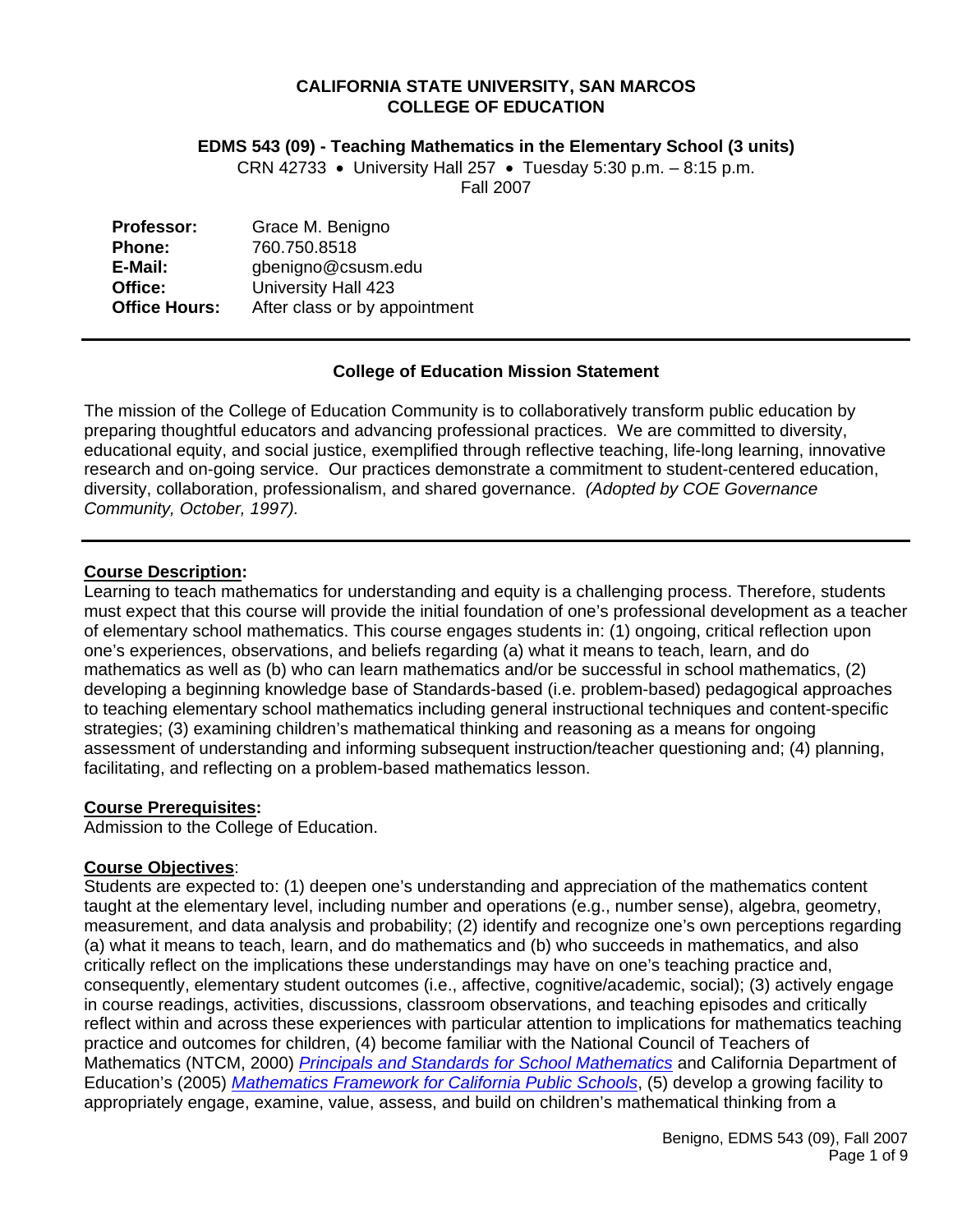thinking from a meaningful, sense-making, and self-reflective standpoint; (6) develop an initial understanding of children's content specific thinking as well as increase one's knowledge and effective use of appropriate pedagogical strategies, professional resources, and educational tools to foster children's conceptual understandings, strategies and reasoning skills in problem-based contexts; and (7) develop/deepen a disposition toward teaching mathematics for understanding and equity and begin to build one's capacity to envision, design, engage in, and reflect upon instructional practice that aims to promote children's mathematical reasoning and support positive outcomes for diverse students.

# **Required Materials:**

- Van de Walle, J. A. (2007). *Elementary and middle school mathematics: Teaching developmentally*  $(6<sup>th</sup> Ed.)$ . Boston: Pearson Education, Inc.
- California Department of Education (2005). *Mathematics framework for California public schools: Kindergarten through grade twelve*. Sacramento, CA: Author. This document can be found at http://www.cde.ca.gov/ci/ma/cf/index.asp.
- National Council of Teachers of Mathematics (2000). *Principles and standards for school mathematics*. Reston, VA: Author. An overview of this document can be found at http://standards.nctm.org/ (NCTM members have full access)
- TaskStream account.
- *Additional readings provided by professor.*

# **Authorization to Teach English Learners:**

This credential program has been specifically designed to prepare teachers for the diversity of languages often encountered in California public school classrooms. The authorization to teach English learners is met through the infusion of content and experiences within the credential program, as well as additional coursework. Students successfully completing this program receive a credential with authorization to teach English learners. *(Approved by CCTC in SB 2042 Program Standards, August 02)*

# **Student Learning Outcomes -**

# **Teacher Performance Expectation (TPE) Competencies:**

The course objectives, assignments, and assessments have been aligned with the CTC standards for the Multiple Subject Credential. This course is designed to help teachers seeking a California teaching credential to develop the skills, knowledge, and attitudes necessary to assist schools and districts in implementing effective programs for all students. The successful candidate will be able to merge theory and practice in order to realize a comprehensive and extensive educational program for all students. You will be required to formally address the following TPEs in this course:

Primary Emphasis:

- TPE 1a-Subject Specific Pedagogical Skills for MS Teaching (Mathematics)
- TPE 2-Monitoring Student Learning During Instruction

# **College of Education Attendance Policy:**

Due to the dynamic and interactive nature of courses in the College of Education, all students are expected to attend all classes and participate actively. At a minimum, students must attend more than 80% of class time, or s/he may not receive a passing grade for the course at the discretion of the instructor. *Individual instructors may adopt more stringent attendance requirements*. Should the student have extenuating circumstances, s/he should contact the instructor as soon as possible. *(Adopted by the COE Governance Community, December, 1997).*

For this class, if you miss 3 class sessions, your highest possible grade will be a B+. If you miss 5 or more class sessions, your highest possible grade is a "C+". Late arrivals and early departures will affect your final grade. Absences do not change assignment due dates. Please discuss with me any extenuating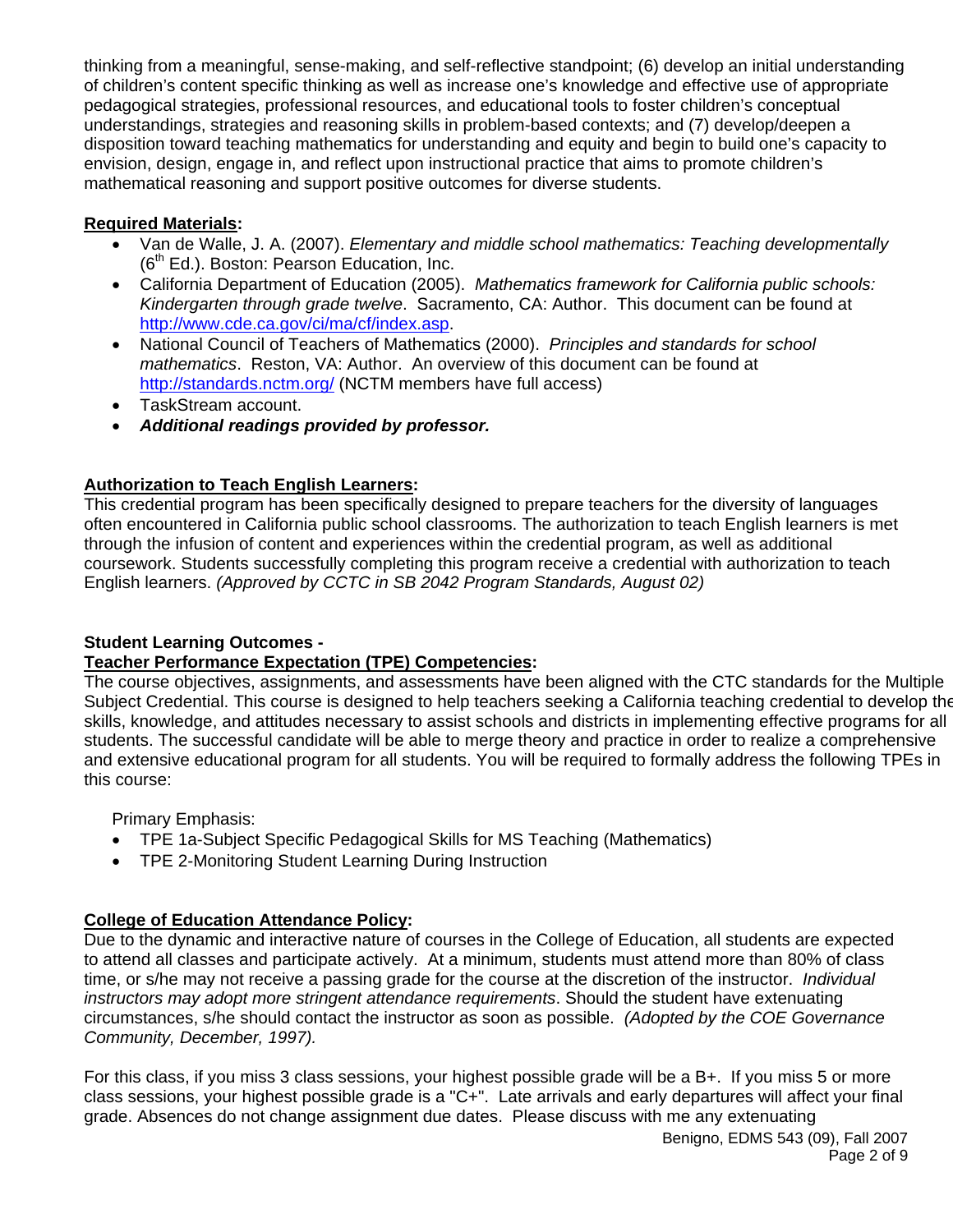circumstances that will cause you to miss class *prior* to your absence. Attendance will be taken at each class session.

## **Students with Disabilities Requiring Reasonable Accommodations:**

Students with disabilities who require reasonable accommodations must be approved for services by providing appropriate and recent documentation to the Office of Disable Student Services (DSS). This office is located in Craven Hall 5205, and can be contacted by phone at (760) 750-4905, or TTY (760) 750-4909. Students authorized by DSS to receive reasonable accommodations should meet with their instructor during office hours or, in order to ensure confidentiality, in a more private setting.

### **Course Requirements:**

*Participation & Disposition (*8%) – Students are expected to actively participate in discussions (i.e., by listening as well as contributing verbally), group work, presentations, and hands-on activities throughout the course. A positive professional disposition includes a willingness to: critically reflect upon and examine one's beliefs regarding mathematics content, teaching, learning, and students (including their families and communities); consider and discuss different ideas, perspectives, and approaches to mathematics pedagogical practice in light of the goals of the course and the Mission of the College of Education; seriously commit to learning and improving one's teaching practice, specifically with an aim to teach mathematics for understanding and equity, and; acknowledge that one's professional development is an on-going learning process, and, hence, participation in this course marks the beginning of one's journey/professional growth. Maintaining a sense of humor and exhibiting behavior and communicative skills that demonstrate tact, respect, and sensitivity toward how one's patterns of participation (or lack thereof) or one's messages may be received (e.g., the degree to which one's participation contributes meaningfully and productively to class discussions or activities) are also important elements of a professional disposition.

*Self-Reflection Essays* (12%) – **Each student will compose 3 self-reflection essays** (approximately 1-3 pages each in length). Topics for each essay will be discussed in class. The purpose of these essays is to engage students in the professional practice of self-reflection with a specific aim to examine one's own experiences, understandings, and developing notions of what it means to teach, learn, and do elementary school mathematics as well as challenge one's own perceptions of who can learn mathematics and/or be successful in school mathematics

*Chapter Reflections & Presentations*: *Activities for Classroom Practice with Connections to Standards* (15%) – **Each student will complete and participate in 2 'Activities for Classroom Practice' presentations**. Working in groups of 4 or 5, each team of students will create a 10-12 minute presentation to include: highlights from the assigned readings and an activity (not already appearing in the Van de Walle text) that reflects the assigned topic/concepts. Presentations should demonstrate the group's knowledge of the chapter content and familiarity with the range of activities presented in the assigned chapter. The group must also present and provide a useful handout/tool to help classmates make sense of the big ideas in the assigned reading (be creative!). (Note: It is not appropriate to simply restate the "Big Ideas" appearing at the beginning of each chapter.) When presenting or engaging the class with the 'new' activity, the group should also (a) make connections back to the chapter, highlighting the specific concepts that the activity helps children to develop, (b) state which standards (by grade level and content/process) the activity addresses (i.e., as stated in the National Council of Teachers of Mathematics (NCTM) & California Department of Education (CDE) documents), and (c) compare/contrast, as appropriate, this activity to those activities presented in the chapter. The group must provide each member of the class (1) a handout/tool that helps to capture/convey the big ideas of the assigned chapter topics, and (2) a handout describing/illustrating the activity shared including highlights, with brief explanations, of what concepts the activity helps children develop and what standards (NCTM & CDE) are addressed.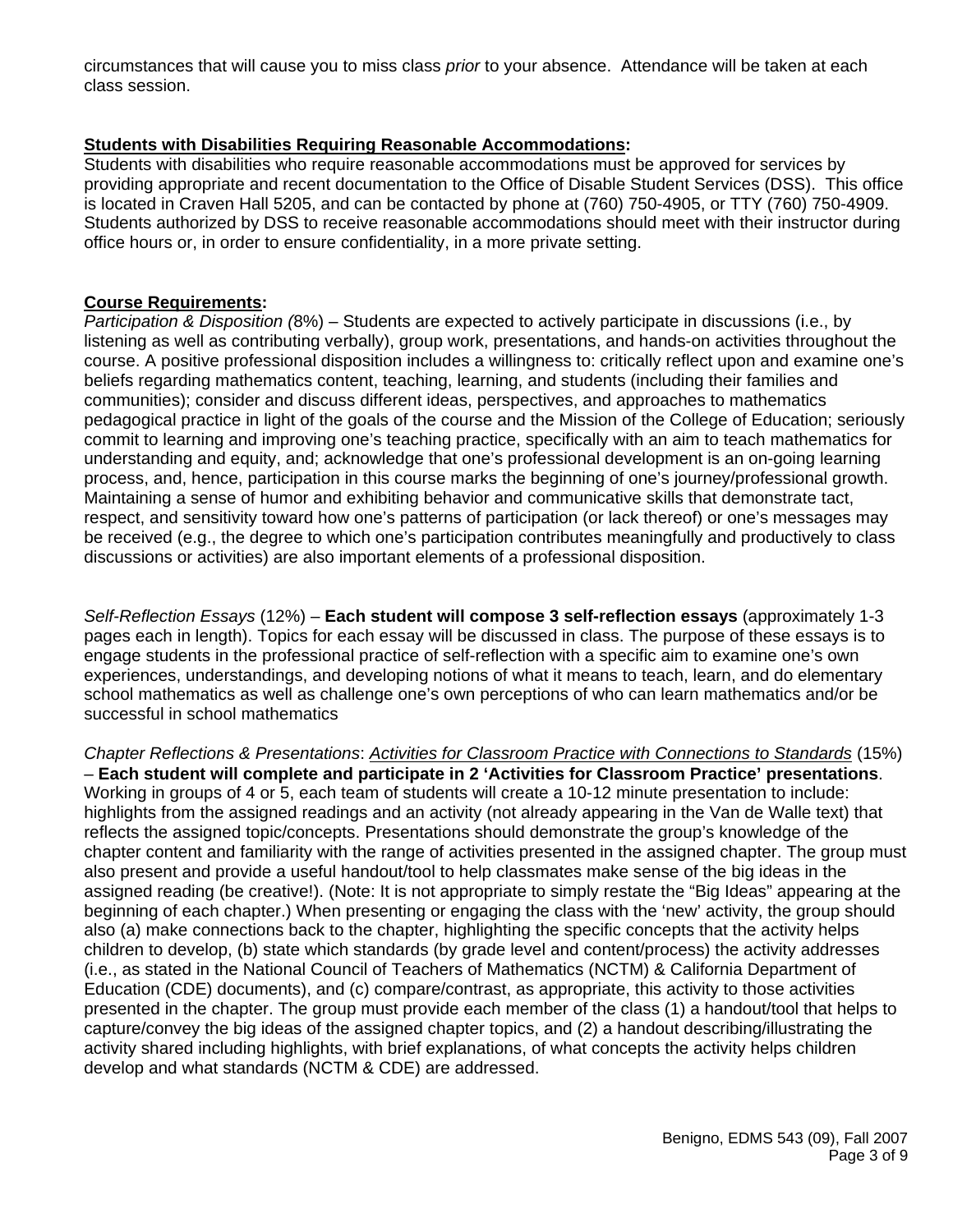*Chapter Reflections & Presentations*: *Examining a Lesson for Classroom Practice with Connections to Standards* (10%) – **Each student will complete and participate in 1 'Examining a Lesson' presentation.** Working in groups of 4 or 5, students will present a review of a lesson from a professional resource (e.g., Teaching Children Mathematics) to the class that is relevant to the assigned chapter content/topic. The content of the group presentation must: (1) include a summary of the lesson (including grade level, content area); (2) include a statement with brief explanation of which standards (i.e., as stated in the National Council of Teachers of Mathematics & California Department of Education documents) the lesson addresses; (3) clearly articulate to what extent the lesson reflects (3a) teaching for understanding (ch. 3), (3b) planning and teaching through problem-based instruction (ch. 4 & 5), (3c) knowledge of appropriate conceptual development and children's thinking in the content area (based on the chapter assigned to the group), assessment built into instruction (ch. 7), and (3d) teaching for equity (ch. 7); and (4) suggestions for modifying or strengthening the lesson based on the group's prior examination of the lesson and reflections shared regarding items under #3 above. Groups will have 12-15 minutes to present their reflections of the lesson examined and must use the technology available in our classroom to help convey/organize ideas to be shared (be creative!). Groups must provide class members a copy of the lesson reviewed (including clear reference information for the lesson) along with highlights of their reflections/comments provided regarding items under #1 - #4 above.

*Examining Student Thinking with Follow-up Student Interview* (30%) – **Each student will complete 3 of these assignments (approximately 4-5 pages each in length).** Students will work in groups of 2 or 3 to complete two of these assignments. For the third of these tasks, students will work individually to examine a child's thinking/responses resulting from the implementation of the *Mathematics Lesson Plan (& Reflection)*  assignment. For all three of these assignments, access to an elementary-age child is required. Recent artifacts of an elementary child's responses to a mathematics task or set of tasks must be obtained for group/student review and analysis. Possible artifacts include class work, homework, a test/quiz, or even a video recording of a student responding to a task or teacher questioning. Students will then examine children's responses to a task or set of tasks and prepare follow-up questions to pose to the child in a subsequent interview. The follow-up interview must be audio/videotaped for later analysis and reporting purposes. The purpose of this activity is to engage students in: (1) identifying which standards (i.e., as stated in the National Council of Teachers of Mathematics & California Department of Education documents) are being addressed in a given mathematical task; (2) examining children's mathematical thinking (as expressed in verbal, written, and/or kinesthetic responses) through a "Here's what, So what, Now what?" framework; (3) drawing on appropriate chapter readings to inform this analytic process; (3) using information from an analysis of children's thinking to formulate subsequent questions to pose to children; (4) planning for future instruction based on an analysis of children's thinking; and (5) interviewing elementary-aged children using appropriate strategies.

*Mathematics Lesson Plan & Reflection* (20% total) – Working in small groups, your team will design a lesson to be facilitated (and videotaped) by at least one of your group mates in an elementary classroom during the week of Session 12. The purpose of this activity is to engage students in designing effective problem-based mathematics instruction, teaching mathematics for understanding and equity in an authentic classroom setting, examining/assessing children's mathematical thinking, and observing and critically reflecting constructively upon a shared mathematics classroom teaching/learning experience.

*Teacher Performance Expectation (TPE) Competencies* (5%) – Students will demonstrate evidence of their development of competencies expressed in TPE 1a and TPE 2 by submitting reflection statements and appropriate artifacts on Taskstream.

Detailed information about the assignments will be given in class. You are responsible for ensuring that assignments are typed, submitted correctly, and on time. Late assignments will receive a reduction in points unless *prior arrangements* have been made with the instructor.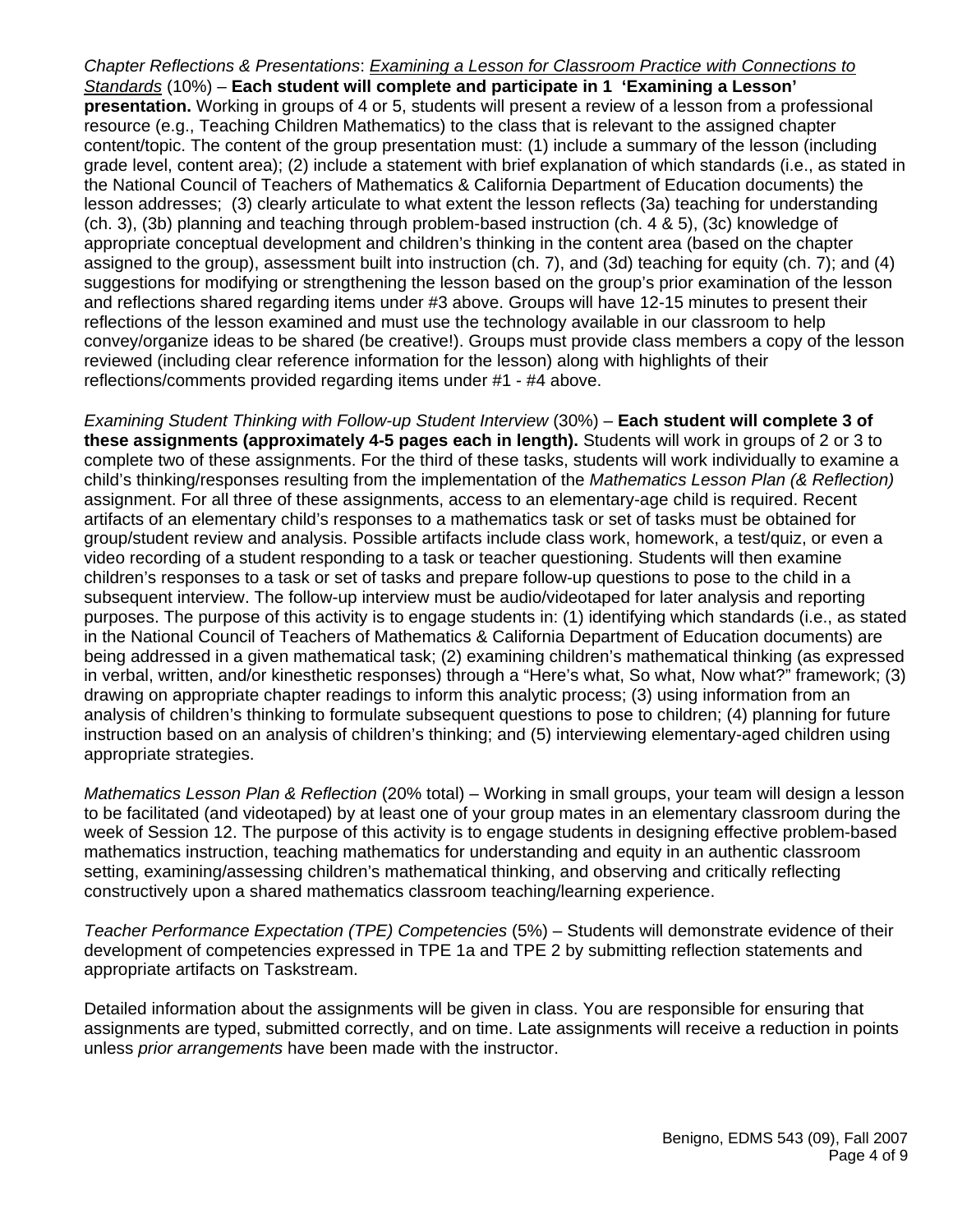#### **Summary of Assignments with Grade Weights**

| <b>Responsibility/Assignment</b>                                 | <b>Points</b> | $\frac{9}{6}$ |
|------------------------------------------------------------------|---------------|---------------|
| Participation & Disposition (See also Attendance Policy)         | 32            | 8             |
| Self-Reflection Essay #1                                         | 16            | 4             |
| Self-Reflection Essay #2                                         | 16            |               |
| Self-Reflection Essay #3                                         | 16            |               |
| <b>Chapter Reflections &amp; Presentations:</b>                  |               |               |
| i. Activity for Classroom Practice w/ Connections to Standards   | 30            | 7.5           |
| ii. Activity for Classroom Practice w/ Connections to Standards  | 30            | 7.5           |
| iii. Examining a Lesson for Classroom Practice w/ Connections to | 40            | 10            |
| <b>Standards</b>                                                 |               |               |
| Examining Student Thinking with Follow-up Student Interview #1   | 40            | 10            |
| Examining Student Thinking with Follow-up Student Interview #2   | 40            | 10            |
| Examining Student Thinking with Follow-up Student Interview #3   | 40            | 10            |
| <b>Mathematics Lesson Plan &amp; Reflection</b>                  | 80            | 20            |
| Teacher Performance Expectation (TPE) Submissions                | 15            | 5             |
| Total                                                            | 400           | 100           |

#### **Grading Scale:**

Grades will be based on the following grading scale:

| A 93 - 100%  | A- 90 - 92% |
|--------------|-------------|
| B+ 88 - 89%  | B 83 - 87%  |
| B- 80 - 82%  | C+78 - 79%  |
| C 73-77%     | $C-70-72%$  |
| $D$ 60 - 69% | F Below 60% |

#### **All University Writing Requirement:**

The writing requirement will be met through the following course assignments: reading reflections, student interviews, and lesson plan with reflection.

### **CSUSM Academic Honesty Policy:**

"Students will be expected to adhere to standards of academic honesty and integrity, as outlined in the Student Academic Honesty Policy. All written work and oral presentation assignments must be original work. All ideas/materials that are borrowed from other sources must have appropriate references to the original sources. Any quoted material should give credit to the source and be punctuated with quotation marks.

Students are responsible for honest completion of their work including examinations. There will be no tolerance for infractions. If you believe there has been an infraction by someone in the class, please bring it to the instructor's attention. The instructor reserves the right to discipline any student for academic dishonesty in accordance with the general rules and regulations of the university. Disciplinary action may include the lowering of grades and/or the assignment of a failing grade for an exam, assignment, or the class as a whole."

Incidents of Academic Dishonesty will be reported to the Dean of Students. Sanctions at the University level may include suspension or expulsion from the University.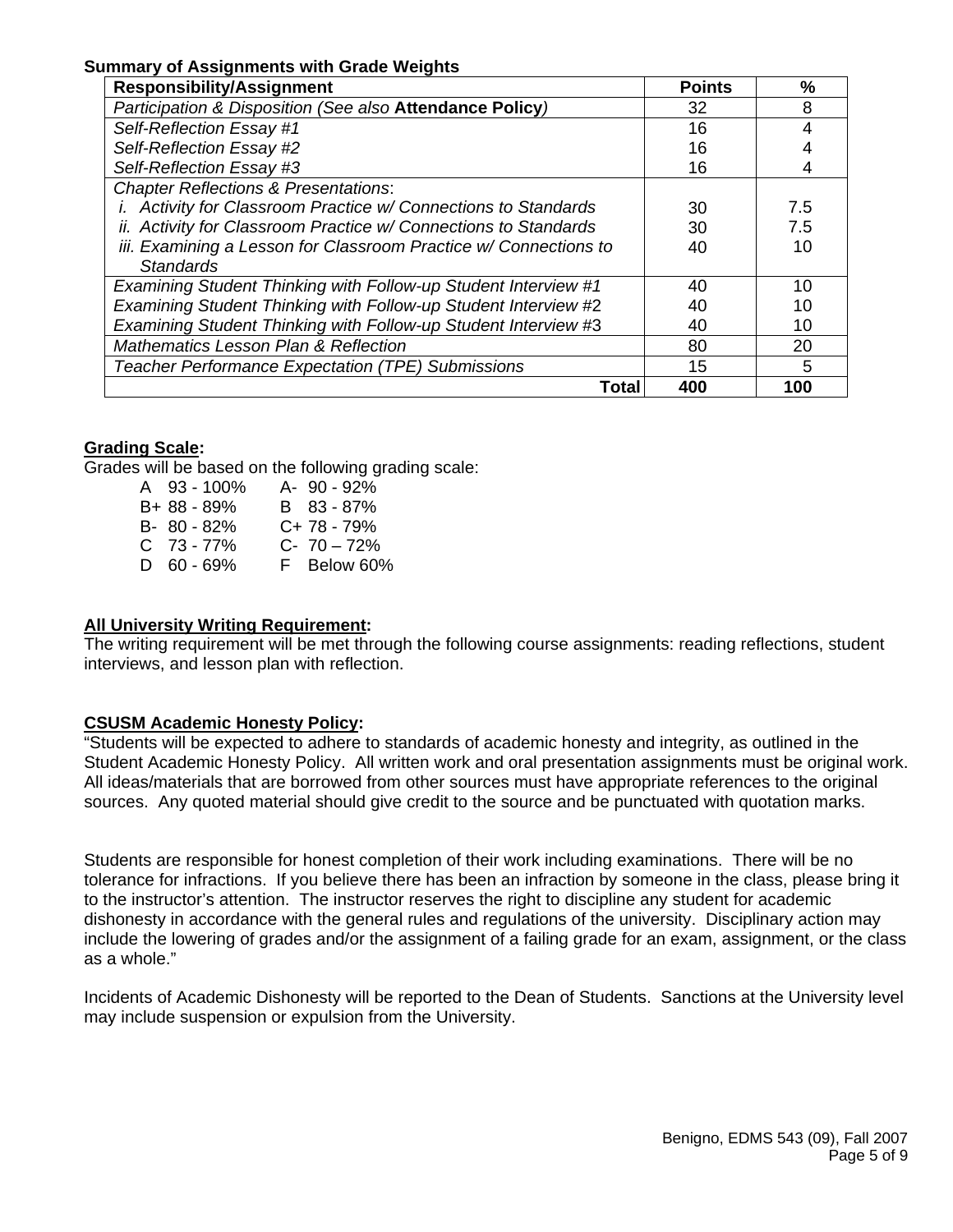## **Plagiarism:**

As an educator, it is expected that each student will do his/her own work, and contribute equally to group projects and processes. Plagiarism or cheating is unacceptable under any circumstances. If you are in doubt about whether your work is paraphrased or plagiarized see the Plagiarism Prevention for Students website http://library.csusm.edu/plagiarism/index.html. If there are questions about academic honesty, please consult the University catalog.

## **Electronic Communication Protocol:**

Electronic correspondence is a part of your professional interactions. If you need to contact the instructor, email is often the easiest way to do so. It is my intention to respond to all received e-mails in a timely manner. Please be reminded that e-mail and on-line discussions are a very specific form of communication, with their own nuances and etiquette. For instance, electronic messages sent in all upper case (or lower case) letters, major typos, or slang, often communicate more than the sender originally intended. With that said, please be mindful of all e-mail and on-line discussion messages you send to your colleagues, to faculty members in the College of Education, or to persons within the greater educational community. All electronic messages should be crafted with professionalism and care.

Things to consider:

- Would I say in person what this electronic message specifically says?
- How could this message be misconstrued?
- Does this message represent my highest self?
- Am I sending this electronic message to avoid a face-to-face conversation?

In addition, if there is ever a concern with an electronic message sent to you, please talk with the author in person in order to correct any confusion.

Email Correspondence Guidelines:

Please use the following template in the subject box of your email message, EDMS543(09)\_YourName\_Question/ConcernMiscellaneous:

### **Other:**

Please keep cellular phones on quiet mode and be mindful of food/drink consumption and disposal.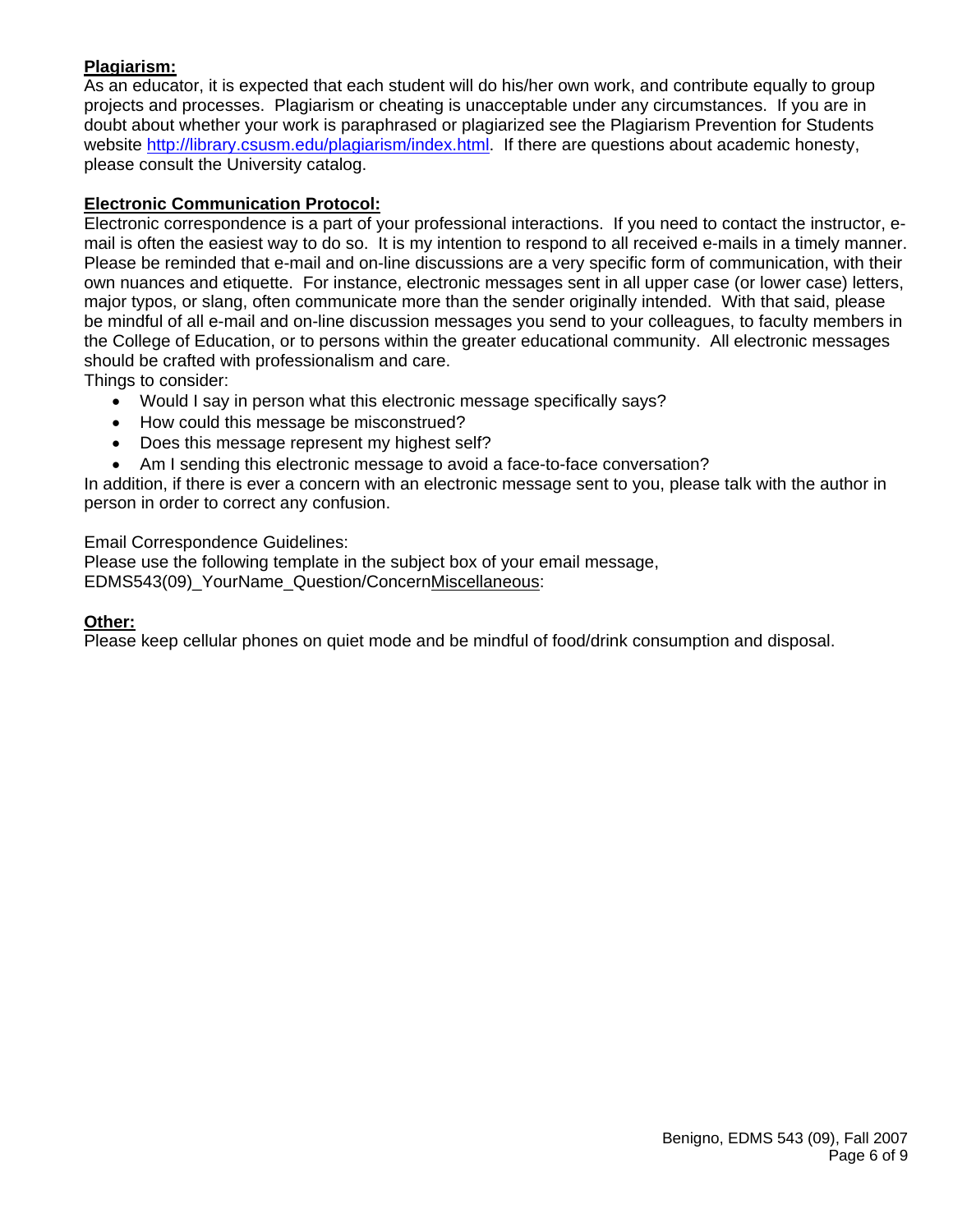## **Tentative Course Outline**

| <b>Date</b>                                | <b>Topic</b>                                                                                                                                                                                                                                                                                                           | <b>Readings/Assignments Due</b>                                                                                            |
|--------------------------------------------|------------------------------------------------------------------------------------------------------------------------------------------------------------------------------------------------------------------------------------------------------------------------------------------------------------------------|----------------------------------------------------------------------------------------------------------------------------|
| Session 1<br><b>August 28</b><br>Session 2 | • Welcome/Introductions<br>• Problem-based learning<br>• Critically reflecting on our school mathematics                                                                                                                                                                                                               | <b>Self-Reflective Essay #1</b>                                                                                            |
| September 4                                | experiences<br>• Course Overview                                                                                                                                                                                                                                                                                       | Due                                                                                                                        |
| Session 3<br>September 11                  | • Developing understanding in Mathematics<br>• Teaching Through Problem Solving                                                                                                                                                                                                                                        | Van de Walle, ch. 3 & 4                                                                                                    |
| Session 4<br>September 18                  | • Planning in the Problem-Based Classroom<br>• Building assessment into instruction<br>• Introduce "Here's What, So What, Now What"                                                                                                                                                                                    | Van de Walle, ch. 5 & 6                                                                                                    |
| Session 5<br>September 25                  | • Teaching Mathematics Equitably to All Children<br>• Developing Early Number Concepts and Number Sense                                                                                                                                                                                                                | Van de Walle, ch. 7 & 9<br><b>Mathematics Lesson Plan</b><br><b>Topic Proposals Due</b><br><b>Bring to class a student</b> |
|                                            |                                                                                                                                                                                                                                                                                                                        | artifact for Examining<br><b>Student Thinking &amp;</b><br>Interview #1 with a<br>preliminary analysis                     |
| Session 6<br>October 2                     | • Developing Meanings for the operations<br>• Helping Children Master the Basic Facts                                                                                                                                                                                                                                  | Van de Walle, ch. 10 & 11<br><b>Examining Student</b><br>Thinking & Interview #1 Due                                       |
| Session 7<br>October 9                     | • Whole-Number Place Value Development<br>• Strategies for Whole-Number Computation<br>• Whole-Number Place Value Development &<br><b>Strategies for Computation Presentations:</b><br>Activity (ch. 12, pp. 187-200)<br>1)<br>Activity (ch. 12, pp. 200-214)<br>2)<br>Lesson (ch. 13)<br>3)                           | Van de Walle, ch. 12 & 13                                                                                                  |
| Session 8<br>October 16                    | • Computational Estimation with Whole Numbers<br>• Estimation with Whole Numbers Presentation:<br>1) Activity (ch. 14)<br>• Algebraic Thinking<br>• Algebraic Thinking Presentations:<br>1) Activity (ch. 15, p. 259-275, primary grades)<br>2) Lesson (ch. 15, p. 259-281, upper grades)<br>• Mid-Semester Evaluation | Van de Walle,<br>ch. 14 & 15 (pp. 259-281 only<br><b>Mathematics Lesson Plan</b><br><b>Drafts Due</b>                      |
| Session 9<br>October 23                    | • Developing Fraction Concepts<br>• Computation with Fractions<br>• Fraction Concepts & Computation Presentations:<br>1) Activity (ch. 16, pp. 293-303)<br>Activity (ch. 16, pp. 303-313)<br>2)<br>3) Lesson (ch. 17)                                                                                                  | Van de Walle, ch. 16 & 17<br>Self-Reflective Essay #2                                                                      |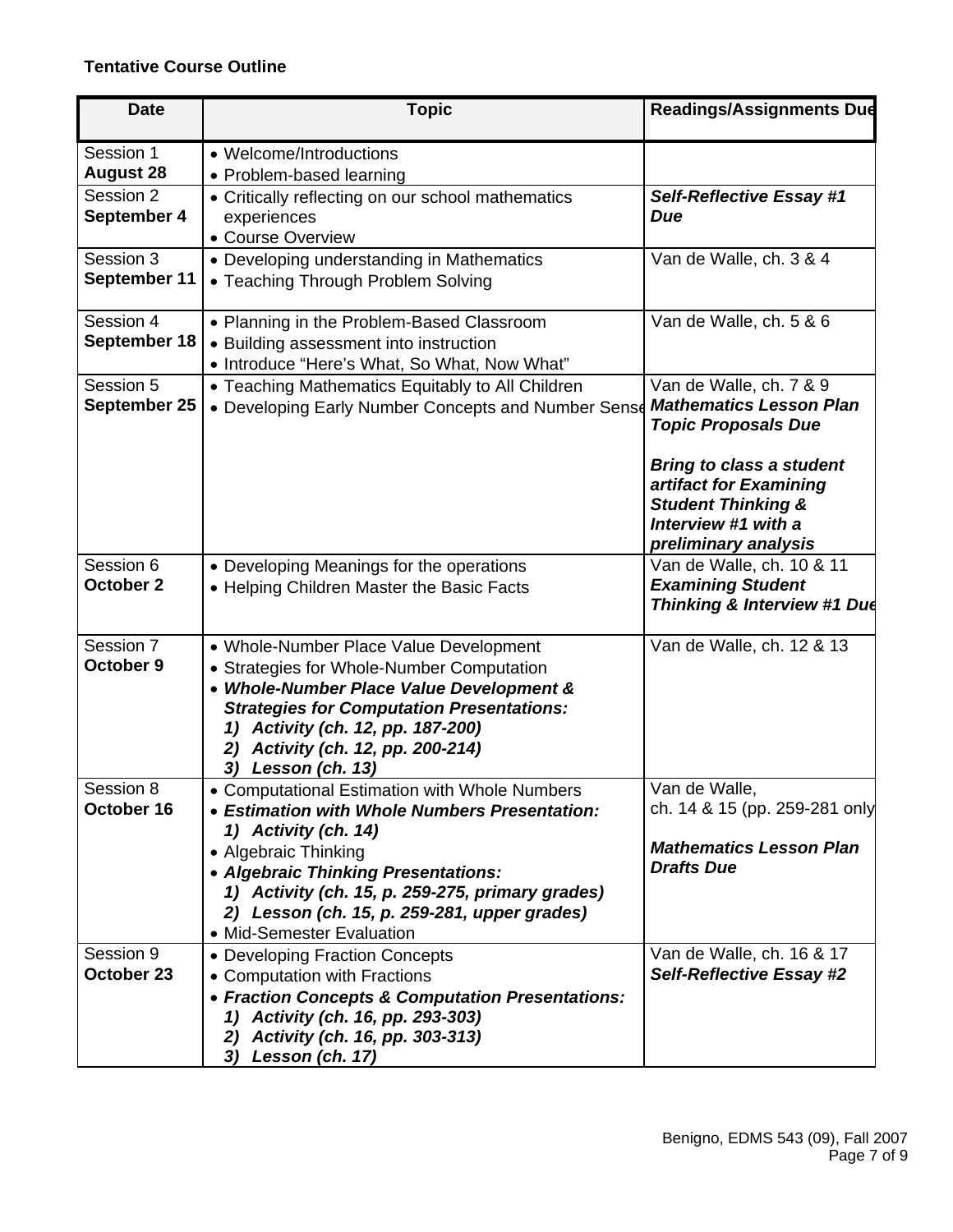| Session 10  | • Decimal & Percent Concepts and Computation    | Van de Walle, ch. 18                |
|-------------|-------------------------------------------------|-------------------------------------|
| October 30  | • Decimal Concepts & Computation Presentations: | <b>Examining Student</b>            |
|             | 1) Activity (pp. 333-343)                       | Thinking & Interview #2 Due         |
|             | 2) Activity (pp. 343-350)                       |                                     |
|             | 3) Lesson (ch. 18)                              |                                     |
| Session 11  | • Proportional Reasoning                        | Van de Walle, ch. 19                |
| November 6  | • Proportional Reasoning Presentations:         |                                     |
|             | 1) Activity (pp. 353-366)                       |                                     |
|             | 2) Activity (pp. 366-372)                       |                                     |
|             | 3) Lesson (ch. 19)                              |                                     |
| Session 12  | • Developing Measurement Concepts               | Van de Walle, ch. 20                |
| November 13 | • Measurement Presentations:                    | <b>Implement &amp; Videotape</b>    |
|             | 1) Activity (pp. 374-394)                       | <b>Mathematics Lesson</b>           |
|             | 2) Activity (pp. 394-405)                       |                                     |
|             | 3) Lesson (ch. 20)                              |                                     |
| Session 13  | • Geometric Thinking and Concepts               | Van de Walle, ch. 21                |
| November 20 | • Geometric Concepts Presentations:             | <b>Mathematics Lesson Final</b>     |
|             | 1) Activity (pp. 407-414,                       | <b>Lesson Plan &amp; Reflection</b> |
|             | 414-431 [focus on Level-0 & Level-1 thinkers],  | Due                                 |
|             | 449-450)                                        |                                     |
|             | 2) Activity (pp. 407-414,                       |                                     |
|             | 431-449 [focus on Level-0 & Level-1 thinkers],  |                                     |
|             | 449-450)                                        |                                     |
|             | 3) Lesson (ch. 21, focus on Level-0 & Level-1   |                                     |
|             | thinkers)                                       |                                     |
| Session 14  | • Concepts of Data Analysis                     | Van de Walle, ch. 22 & 23           |
| November 27 | • Data Analysis Concepts Presentations:         | <b>Examining Student</b>            |
|             | 1) Activity (pp. 452-467)                       | Thinking & Interview #3 Due         |
|             | 2) Lesson (ch. 22)                              |                                     |
|             | • Exploring Probability Concepts:               |                                     |
|             | • Probability Concepts Presentation:            |                                     |
|             | 1) Activity (ch. 23)                            |                                     |
| Session 15  | • Developing Concepts of Integers               | Van de Walle, ch. 24                |
| December 4  | • Complete TPEs                                 | Self-Reflective Essay #3            |
|             |                                                 | <b>Due</b>                          |